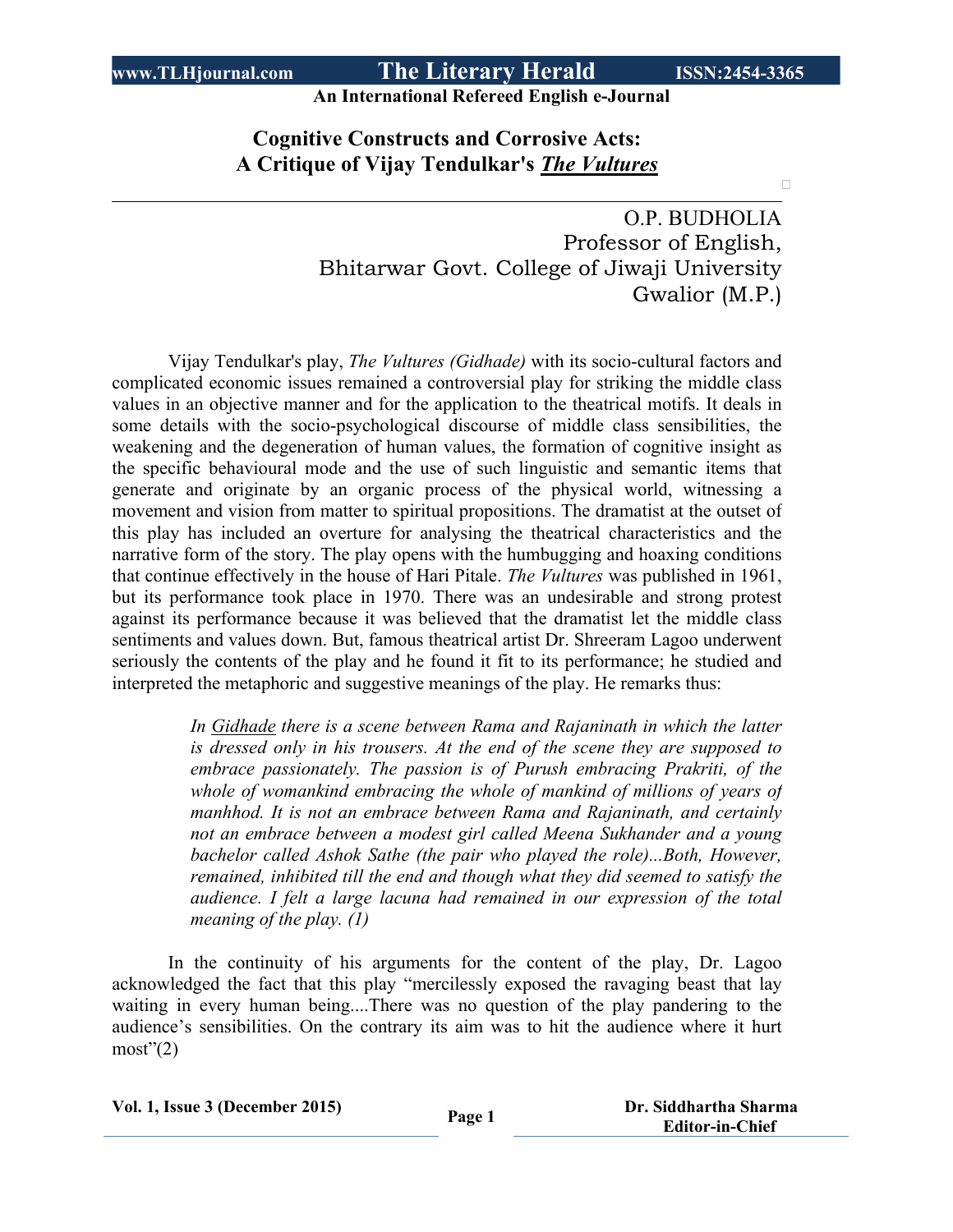### **An International Refereed English e-Journal**

Many theatrical critics of the time found the melodramatic element in the play, and they also found in it the reason for its non-performing qualities; but the play indeed struck a heavy blow with its detrimental effects to the false and wicked intentionality that remained operative in the value system of middle class people in the seventies. The narrative becomes an incisive and impressively direct in showing the cognitive constructs and corrosive acts inside the house of the Pitale family; the house itself becomes a metaphor, showing the presence of the five vultures. The device of overture as the catalyst for an objective analysis in the theatrical presentation of human behaviour brings into force "the spiritual and of the matter-to-spirit spectrum", and "the shared cultural ethos of the playwright-performer-audience". (3)

The play with an inorganic metaphor of the house has been divided into three sections for analysing the organic role of the house. With the power of analeptic stimulants, the inbuilt structure of the house is brought theatrically to the notice of the audience for its powerful role in deciding the fate of the five vultures and two human beings: Rama and Rajaninath. The opening scene of the play brings forth the three sections of the house; and these sections weave an extraordinary structural design of the play, *The Vultures (Gidhade):*

> *Time: any time. The set before you has three sections. The main section-centre and right- is the interior of a house. A house that reminds you of the hollow of a tree. A drawing-room full of knotted, worn-out furniture. In it, a telephone. At its left, the front door, and a stair case leading upto concealed door on the first floor. In the centre another staircase leads upto a platform that suggests the upper floor. This is Rama's bedroom. In it a bedroom. In it a bed and some cases and trunks. In the drawing room a door to the right leads out to a small courtyard, where there is a Tulsi-Vrindavan (an altar of a sacred basil) In it grows a feeble strand of basil. The second section: to the extreme left of the stage, is a small shack-like structure; the old garage, where Rajaninath now lives. The third section: a garden passage-way that goes between the garage and the house. it curves and rises, the lights on the garage and the Tulsi-Vrindavan are green. Those on the drawing-room and bed-room, a dirty grey, almost black. (4)*

Out of these three sections, the first one which attracts instantaneously the attention of the audience, is the centre and the right side. It is meant for the interior design of the house in which the five vultures like Hari Pitale, his brother Sakharam, and his two sons, Ramakant, Umakant and one daughter Manik reside. Rama, the wife of Ramakant, lives along with these vultures in the same house. Metaphorically the house with its synecdochic representation is compared to the shape of a hollow three. This tree with its linguistic epithets, such as an inward curve, a tree with cavity and a tree which lacks the essence and the meanings of life, becomes specific for analysing the lives of the five vultures. Almost in all mythological dealings, the tree symbolizes the genealogical expansion and cultural configuration with its root inside the earth; but this haunted house as a hollow tree with its specific genus represents the unilinear and exocytotic effects on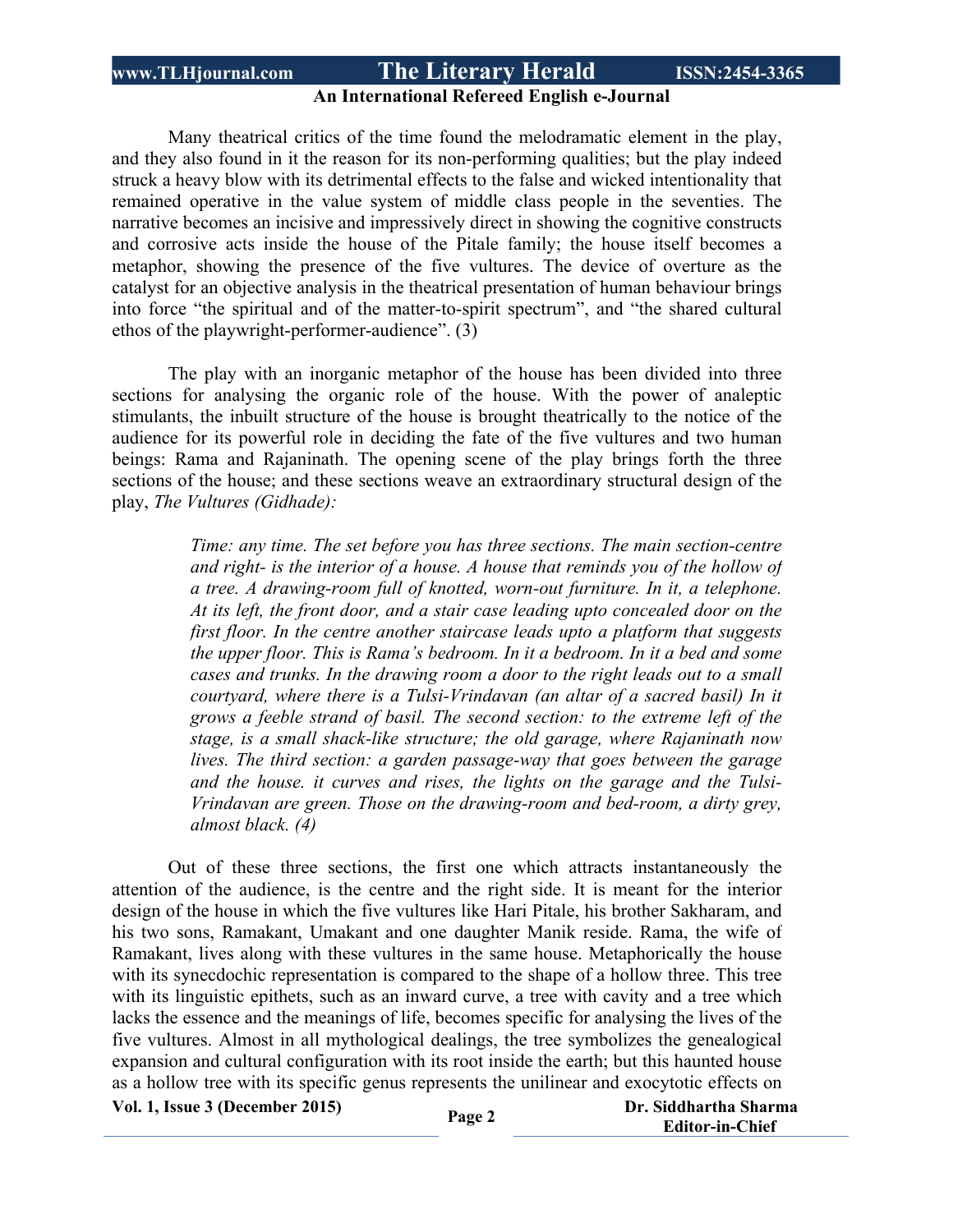#### **An International Refereed English e-Journal**

the members of the family. The entire inbuilt of the house including the room of Rama at second floor is linked with the garage of Rajaninath. This section also deals with the extreme left of the house which has extremely shack-like structure; but the main object that seizes and detains the attention of the audience is the image of *Tulsi-Vrindavan.* There are some apparent contradictions between the two botanical representations: the hollow tree and the plant of *Tulsi-Vrindavan*. Tulsi basil as the plant of aromatic herb is a specific plant which shows spiritual attributes and religious beliefs while the hollow tree becomes symbolic of spiritual and moral degeneration. The binary of the hollow tree and Tulsi are dealt with some purposes for analysing the two phases of life: the demeaning of human emotions and the materiality of the worldly objects The third section of the house brings into focus a garden passage that goes between the house and the garage; and from this point the drawing-room of Rama is discernible. Along with these five vultures there are two human beings (Rajaninath and Rama) have been shown with their creative instincts.

The rising of the curtain and the changing of the scenes describe minutely the theatrical motifs of the dramatist As curtain rises, there one sees visibly the two objects: the garage of Rajaninath and *Tulsi-Vrindavan* with greenish light. One sees at the same time the bed room and the drawing-room, with "a dirty grey, almost black colour" (*The Vultures*: 103) These two colours serves apparently an indication of the two opposite instincts: the green symbolizes human sympathy that would instantly translate itself from thoughts into deeds, and it finally exhibits an auspicious and life-oriented purposiveness of Rama and Rajaninath; the other one, "grey" or "almost dark" brings into being the dismal and gloomy prospects for future. The word "grey" is also preceded by the adjective "dirty" with the theatrical motifs showing the dark interiority and the cruelty of the concerning actors. The dramatist advances in his arguments while showing the effects of the visual images with regard to colour; and he finally converts this "dirty grey" into "black" which shows the emotions of anger, hatred, helplessness and the complete loss of rational ideas. The dark colour becomes inauspicious, abnormal and reflects the deathoriented instincts of life.

Among these five vultures, the two human beings, Rama and Rajaninath represent their separate genetic code with the modesty of their culture - culture that emanates from human sensibilities. Rajaninath is an illegitimate son of Hari Pitale, and he is also a creative poet; he reamins a non-participating observer in the affairs of this haunted house or a disinterested spectator who sees things objectively and narrates them before the audience. The other character, a female, Rama, remains in search of her fulfilment as a young lady and desires to attain the status of motherhood; and she misses her hopes and desires because of the unmanliness of her husband. Thus there come out the two separate streams in the structural design of this play: the howling and screeching of the vultures as the dark facet of life; and the other stream brings forth the shower of rain as the blessings of life. In the beginning of the play, Rajaninath in his introductory part includes in the narrative the predicament of a young lady, Rama, who lives in the company of these vultures. He sees in her a sullen and gloomy disposition that changes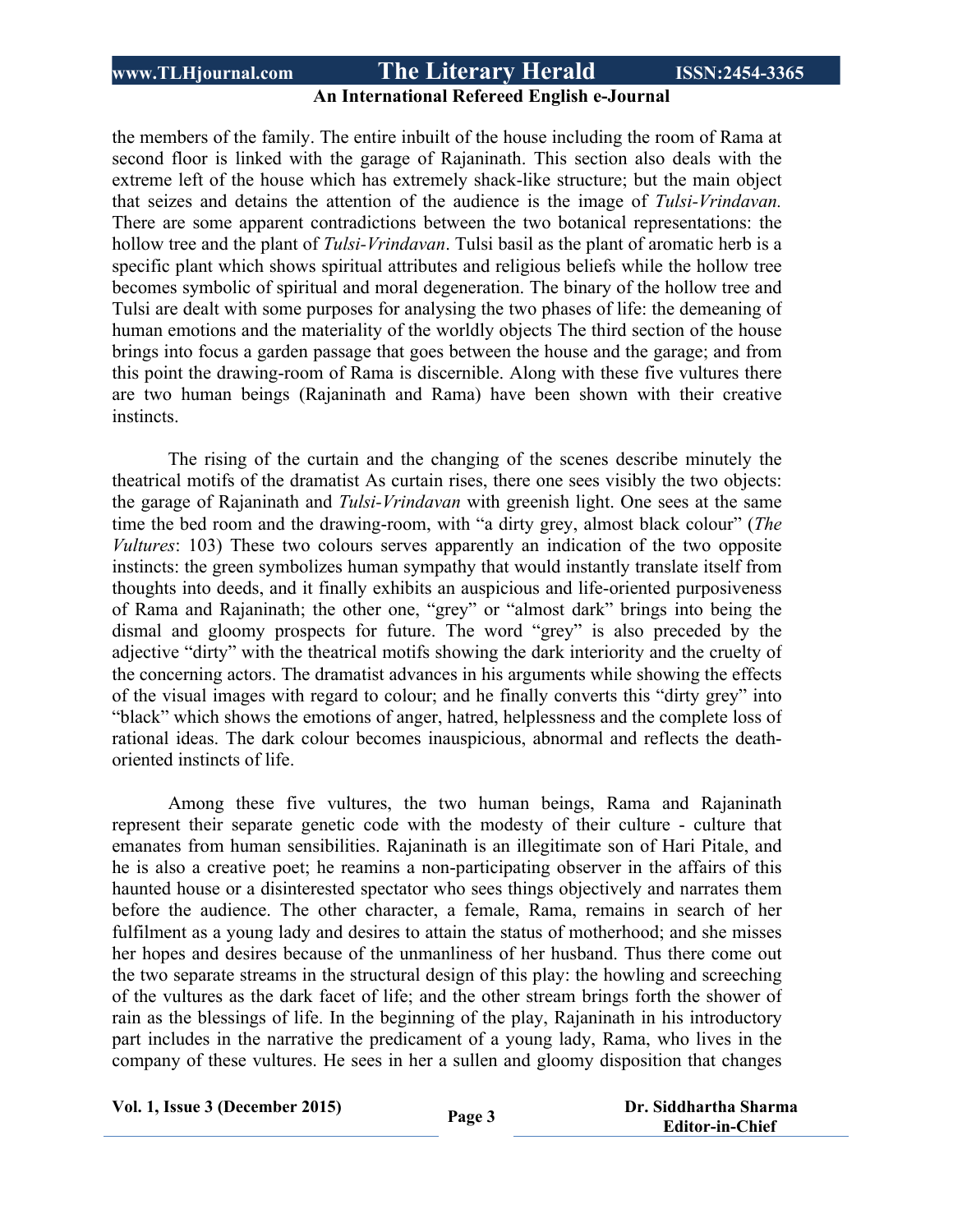#### **An International Refereed English e-Journal**

her in a statue of emotion; she remains under the perception of living death-death that makes her bereft of hope and aspiration.

In the continuity of a surprising disclosure about revealing the secrets of the dramatic narrative Rajaninath brings into light the dogged loyalty of Rama towards her husband; she lives without any womanly protest against "a barren beast" (115), Ramakant. In his poetic overture, Rajaninath himself defines the sentiment of living death. He says that Rama as a wife of Ramakant has been living for the last twenty two years; she cherishes hopes and dreams for future prospects; but she as a wife and as a woman remains unfulfilled in the company of her husband;

> *She was like a doe/An innocent doe, untouched/As loving as the earth/ As the first shower of rain. Translucent, hesitant. /Now the ripple of a stream/Now a rushing flow/And so in a moment/Full to the brim, unshed/A tender-hearted Idol to worship.(The Vultures: 203)*

With the images of doe and the shower of rain, Rama's unfulfilled womanhood is linked with the myths of the earth and the sky, for the earth always remains in quest of the shower of rain from the sky for its fulfilment. The sky as the manly elemental power signifies the power of virility. The sky as the source of water symbolizes the power of semen for two prospects: the creative power and the retentive of the body. The two opposing forces have been shown in the female consciousness of Rama: translucence and hesitance. She as a ripple of stream manifests the rushing flow in her body with honeyed sweetness; she still remains strained with the wedding turmeric. The image of wedding turmeric becomes operative and functional for the creative urge and the life force in a woman. The strong desire to be fulfilled, as a woman makes her step over "the bridal measure" and cross "the threshold of her new home" (*The vulture*: 204). In an usually designed continuity of the narrative, Rajaninath once again revives the metaphor of a hollow tree, and sees a hole in it; he also sees a burning ground in the house where exist many evil ghosts in the form of men.

As an illicit son of Hari Pitale, he too feels the inner pangs of the tortures he received from the members of this haunted house. He spent so many nights in hunger and stifled his tears under his pillow in the garage. The psychologists acknowledge that a major part, nearing 95% of our mental life, remains unconscious, and that part underlies our wishes, repressed desires and action; and that unconscious part also forms the cognitive insight or the internal behaviour of attitudes. Thus, the unconscious as the steering force materializes the range of conscious emotions and the usual acts of life:

> *Of the different types of unconscious processes, one of the more relevant for understanding creativity is the cognitive unconscious - unconscious information processing – which involves cognition that has a ready access to both consciousness and what Freud called the Dynamic unconscious – emotional conflicts, repressed wishes, thoughts and actions. (5)*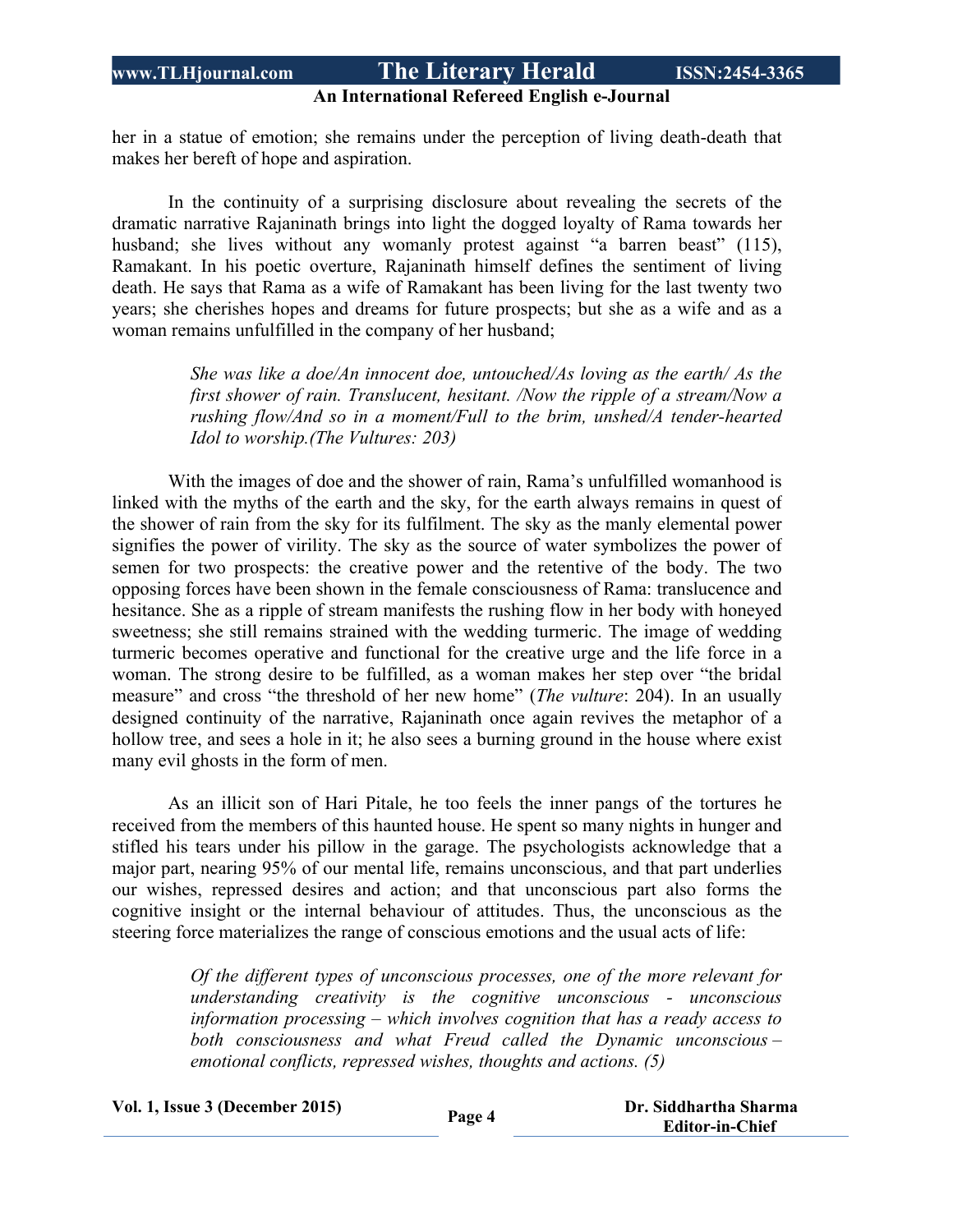### **An International Refereed English e-Journal**

With the wishes, desires and the repression of thoughts, Rama, however developed the cognitive unconsciousness amidst the humbugging, hoaxing and vulturous conditions under the virulent strands of materialism. The house that symbolizes the violence and anger kept her aloof and alienated to let her emotions share with others, especially with her husband, Ramakant. Docile and weak she appeared in the beginning of the story, but gradually, she realizes the ripple of stream inside her and awakens a will power by which she grasps her whole individuality as a woman; and finally she thinks of sacrificing her individuality for a big cause of life – the cause that generates in her courage, determination and perseverance. Courage and will are the two positive factors for the development of human personality. The courage is needed to make the efforts, to keep the direction and to face the trials and sufferings while will is a motivation which chooses actions. Rama, with her newly awakened thought process of courage and will, oversteps the boundaries of the haunted house and comes to the garage of Rajaninath; and with the burning heat of emotions, she begins to fondle him; and he too "lurched and looked around her" and he "jerked as if a spark had burnt"(*The vultures* : 204) him.

To him, she looses the grace of her womanliness because of the parched emotions and seemingly appears "a living corpse", "a watchfull stone" and a "worm". Rajaninath explores and finds that the sufferings, humiliation and looking down conditions are writ large in the untrodden regions of her psyche. She never spoke of a single word against the rotten conditions of her house. Rajaninath as a disinterested on looker to the affairs of the house, remained an objective being in reporting the reality of the vultures inside the house. He understands the inner pangs of a lady and the - creative instinct that remains a call of nature in Rama. He analyses the secret of the inflexible principle that pulls her to move for fulfilling the behest of nature:

> *For twenty years All her hopes, her expectations were scorched, uprooted where they grew But she only knew One longing Only one. Embraced it to her tightly, as one might one's life. Gathered up all her body, her being / Grain by grain. Threw off her chains in her need. The need to swell with fruit. A soft fulfilment Each womb-bearing woman's right by birth A boon granted by life to any bitch But on that thirsting vine There hung no fruit (The Vultures: 205)*

The entire structural design of the play can be divided into two streams from the three sections classified by Rajaninath in his overture: the first stream represents *Tulsi-Vrindavan*; and the other serves a sign for the five vultures in the form of men who live

**Vol. 1, Issue <sup>3</sup> (December 2015) Page <sup>5</sup>**

 **Dr. Siddhartha Sharma Editor-in-Chief**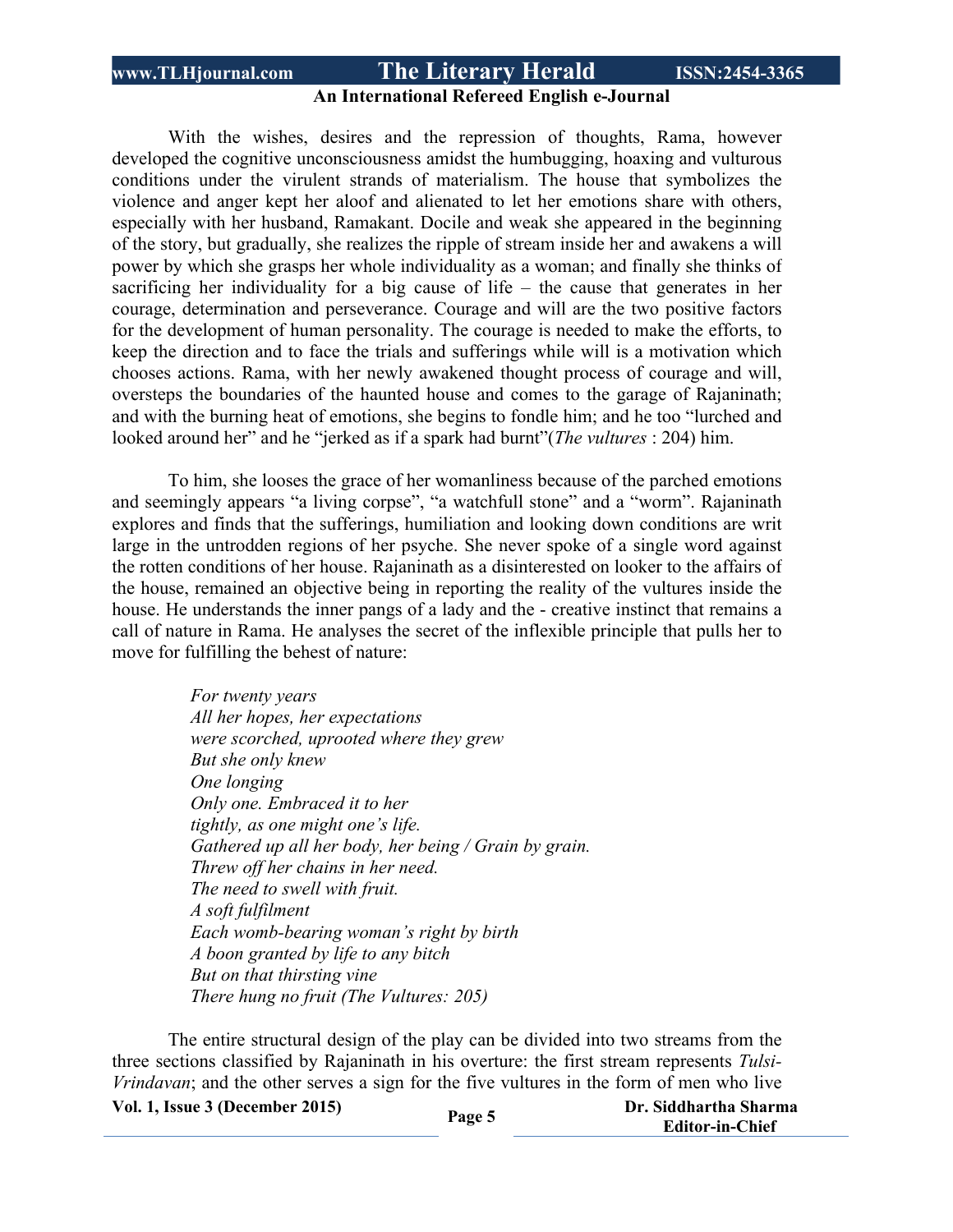#### **An International Refereed English e-Journal**

in the haunted house. The play being so structured as to bring into being the deterioration and the loss of values. The birds in the house too brings into light the binary of the pervading tone of the people; the cuckoo in the stiffness of the atmosphere appears hopeful through its shrill voice, but its song ends with a strangled note. With the innocence of a deer, Rama has been shown coming to *Tulsi-Vrindavan* for her prayer – a spiritual aspect that remains functional in the haunted house. The second stream represents the existence of the living vultures – the genus which survives on eating the flesh of dead animals; it symbolically reflects the deadliness and the putrefying effects of life. The two brothers, Hari Pitale and Sakharam amount to the old generation and carry on the business of the construction company. Hari's two sons, Ramakant as Raimya, Umakant as Umya and their only sister, Manik have been shown as idle beings who are the burden to the old father, because they have destroyed the traditional business of the house. The two acts drama, *The Vultures,* constitutes two major aspects at its outset: the formation of cognitive constructs and the execution of corrosive acts. In spite of the loss of family business, no son appears energetic to improve it. Hari Pitale has also an illegitimate son, Rajaninath, who as a poet is honest and sincere in his dealings; but he has been ousted from the house and lives in a garage. The cultural cognizance demarcates the binary of genetic code. The code of vultures as men and the code of Rajaninath and Rama as the man and woman of altruistic behaviour.

The act first expands to six scenes which introduce the audience to the inside actions of the haunted house. Rajaninath narrates the entire story objectively for bringing the theatrical motifs discernible to the audience. Everyone in the house remains in fearpsychosis and under the emotion of eros and thanatos. Manik told Rama that she slept in the night closing the door of her room tightly; and smoking a cigarette she appears hysterical and the dramatist analyses etiologically the fear of death-instinct in her. In replying to Rama, Manik articulates the fear-psychosis in her connotations: "So I should leave it open... So you can come and strangle me" (*The Vultures: 207).* It appears in the dialogues that every body in the house thinks of economic issues, but nobody does anything for it. Rajaninath introduces Manik to the audience in her drunken condition and in the hysterical mood. As the process of dispersion brings forth the separation of light into colours by refraction with the formation of a spectrum, the characters in action in this play show the interior modules for analysing the socio-psychological causes and the effects of anthroposemantics inside the house. Manik desires to purchase a necklace, but the economic down fall creates constraints before her. While talking to Rama, she opens the bottle of pills and takes them and then begins to drink. She says to Rama:

> *The last two months, I've been dying for that latest necklace at Harivallabh's. But I can't bloody afford it* ! *If i ask for money, no one's got any. Just a matter of one thousand. But Pappa comes at me in fury if I even mention it. The old man's become senile since we divided the estate. As for Umya-that miser, that lick penny* ! *No use asking him, the bloody ruffian* ! *And Ramya, the hypocrite, he just says your name. (The Vultures: 207-8)*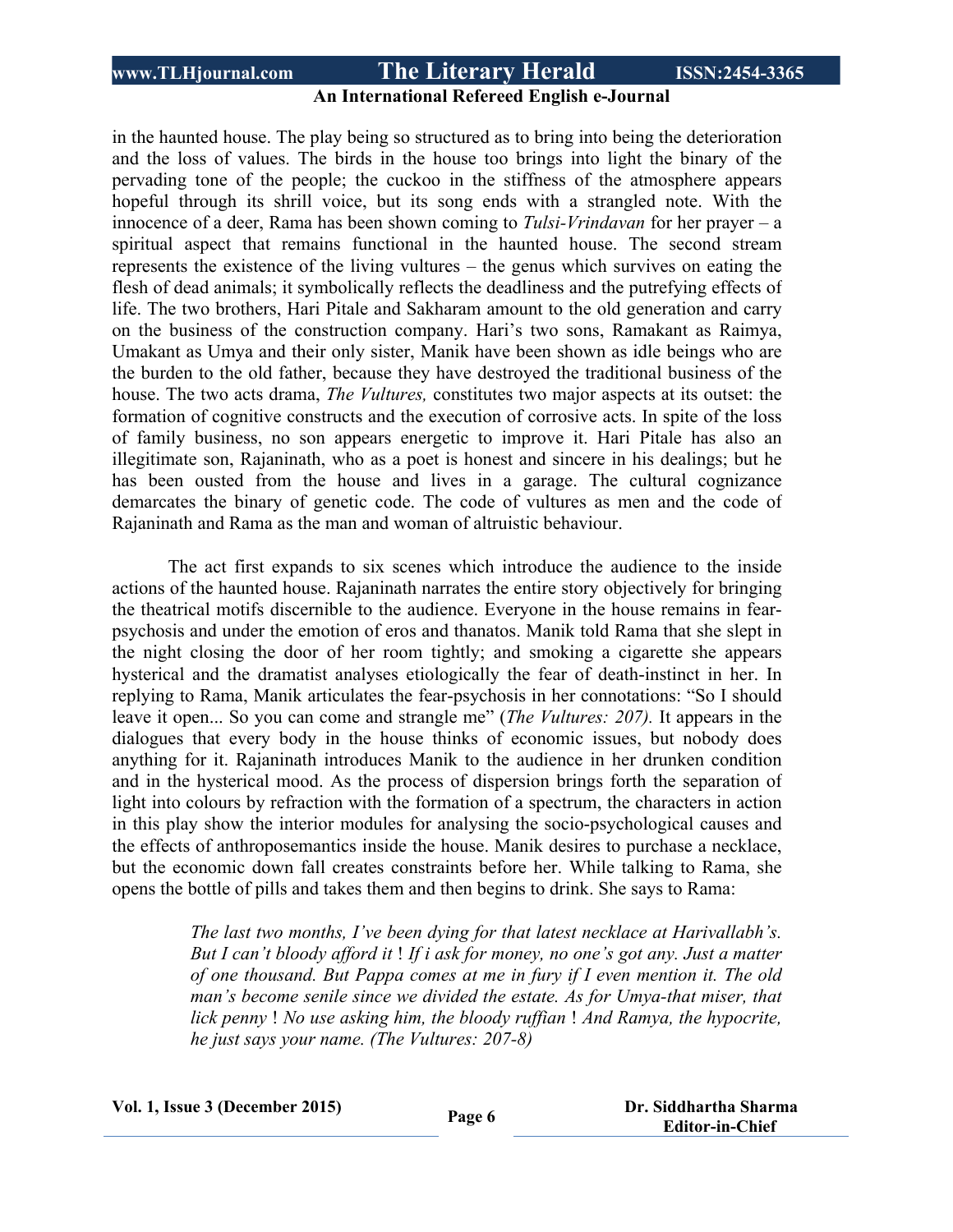### **An International Refereed English e-Journal**

The epithetic usages such as "fury" and "senile" for Pitale "lick penny" and "bloody ruffian" for Umakant and the "hypocrite" for Ramakant, who is the husband of Rama, bring into being two motifs of the family: the cognized mode of culture in the use of low level semantics; and the real characteristics of different persons who reside in the haunted house. Hari Pitale accuses of his sons and daughter for the inertia, inactiveness and the linear motion of the house, on the one hand and the selfishness, deception and for creating the atmosphere of violence and anger in the house, on the other. He too feels fear and negativity in the family, for he perceives the fact that his sons are waiting for his death and for this emotion, he replies them thus: "But I'm your father after all !If I die, I'll become a ghost: I'll sit on your chest !... Now these wolves, these bullies" (*The Vultures:209*) With high-flouncing challenges, this lean-bodied and snub-nosed father feels the loss of energy, and he begins to cough; he removes his physical debility by taking the energetic pills. Ramakant talks of the bouncing of a cheque. But the main thing that arrests the attention of the audience is the mode of dialogues between father and son. The semantics used in their dialogues shows the denigration of social and human values, more especially the values of middle class society. That was, perhaps, the reason that the public performance of this play was done after ten years of its publication; and Tendulkar faced a severe opposition and protest against its performance. What a low level of language one hears in the conversation between father and son! When Pappa, Hari, says that his wife was his enemy, because she left these pimps with him; and there comes a reply from a son for his father: "And you with us. A bloody burden to the earth" (*The Vultures*: 211). Thus, the shared semantics in their dialogues reflects the level of language and the vulturous attitude to eat each other for the sake of mercenary gains:

| $Pappa$ :  | So I'm fool ! so now show what great facts you've good for!                                                                                                                 |
|------------|-----------------------------------------------------------------------------------------------------------------------------------------------------------------------------|
| Ramakant : | Hear that ! A widowadvising her friend to cherish her<br>husband! I'm doing all I need to, pappa. But let me first inform<br>you of your stupidity (knocks on Pappa's head) |
| Pappa:     | My Stupidityyes! to produce bastards like you!                                                                                                                              |
| Ramakant:  | Pappa, Pappa! As the seed, so the tree. Did we ever ask to be<br>produced (The Vultures: 211)                                                                               |

**Vol. 1, Issue <sup>3</sup> (December 2015) Page <sup>7</sup> Dr. Siddhartha Sharma** In the earlier part of this paper the analysis of the hollow tree has been materialized for the structural design of this play. However, the redundant and the tautologic usages of the derogatory language among the members of the family stamp the validity of the existing violence and the disgusting behaviour. The denigration of the behavioural norms characterizes the level of unconscious mental forces of the individuals as the cognitive insight; and finally it occurs as their cognitive constructs resulting into their corrosive acts in relational values. In the theory of language, a word has its inner properties for showing its contextual meanings. The words with their phonic and morphemic attributes justify the process of culture-contact-diffusion and enculturation. Since the suggestive properties of the words go in one's consciousness, they too create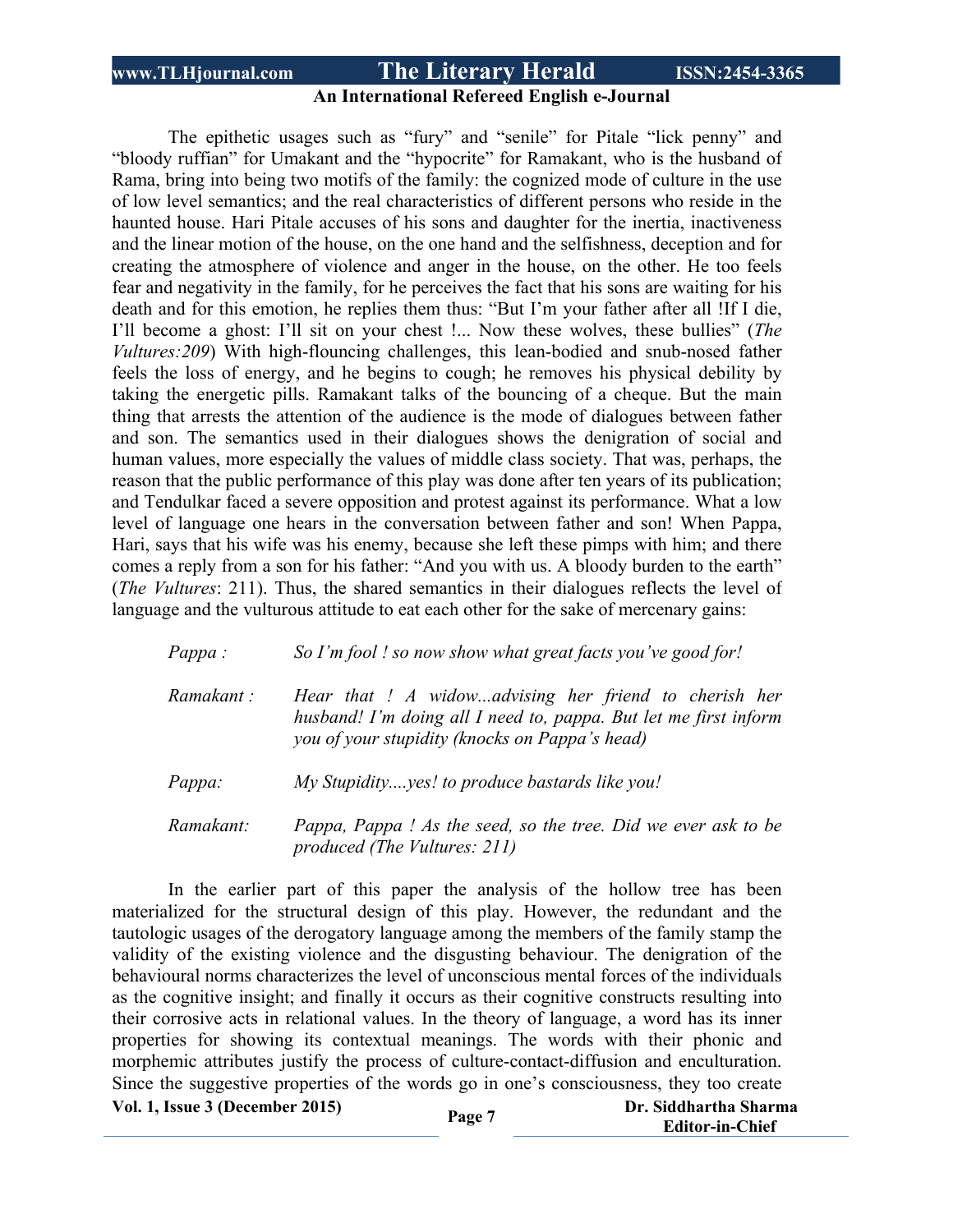#### **An International Refereed English e-Journal**

the binary of their existence in human psyche: the cognitive constructs and the perceptual signs of the meanings. Thus, the contextual and referential analysis of the language brings forth mental condition or *a priori*, cultural norms and socio-psychological hypothesis. The metaphors of the "seed" and the "tree" used in textual citation reflect the cognitive constructs and the unconscious mental forces of the individuals.

The language of the dialogues among the characters creates the theatrical element with a new text after performance. For example, Ramakant says to his wife in response to a customer's threat "I'll suit his father" (*The Vultures: 212*). The written statement in its performance brings into existence the physical postures (*mudras*) that appeal immediately to the latents of the audience. Tendulkar also remarks about the written scroll of the text and the text that comes out after its performance:

> *Theatre has been going on irrespective of the quality or the stage ability of what is presented as theatre....theatre is not necessarily plays. It can be anything that can be played on the stage and involves the audience. A director with imagination and vision can create wonders out of written works or mere ideas which are not theatre in the routine sense (6).*

In the continuity of the thematic contents, Umakant another son of Hari Pitale, characterizes the personality of his sister, Manik. He speaks satirically when Manik was inside the bath room. He reveals the affairs of Manik theatrically before the audience with Raja of Hondur. The words such as "man's mare" for Manik and the "lecher" for Raja of Hondur create sensationalism in the play. The characters in dramatic action reveal the secrets of the other characters. The linguistic phrases like "bloody bugger" "women's belley" and "mangy dog" create such a level of language which shows the characteristics of the theatre of absurd.

The father, Hari Pitale reminds his inactive and creeping sons the major points of their anger and violence; he observes only the thoughts of deception and cunningness in their behaviour for earning money. He says to them that he laboured hard with his brother Sakharam to accelerate and extend his business:

> *The property is mine ! I earned it ! I sweated for it ! when we started the business there wasn't even a capital of fifty rupees ..... Sakharam and I went hungry day and night .... We scraped and scraped for lunch. That is how such a huge business grew up... The Hari Sakharam company's name became famous in the contracting business. This property grew up out of it. And now, go ruin it, go ahead, both of you (The Vultures: 214).*

The emotion of disgust prevails in their conversation; it reaches to an extent where in a father thinks to douse the very existence of his sons. The speech acts that happen in their dialogues appear disgusting and create the fear-psychosis among them. Hari Pitale remarks about the treachery and cunningness of his sons:

| Vol. 1, Issue 3 (December 2015) |        | Dr. Siddhartha Sharma  |
|---------------------------------|--------|------------------------|
|                                 | Page 8 | <b>Editor-in-Chief</b> |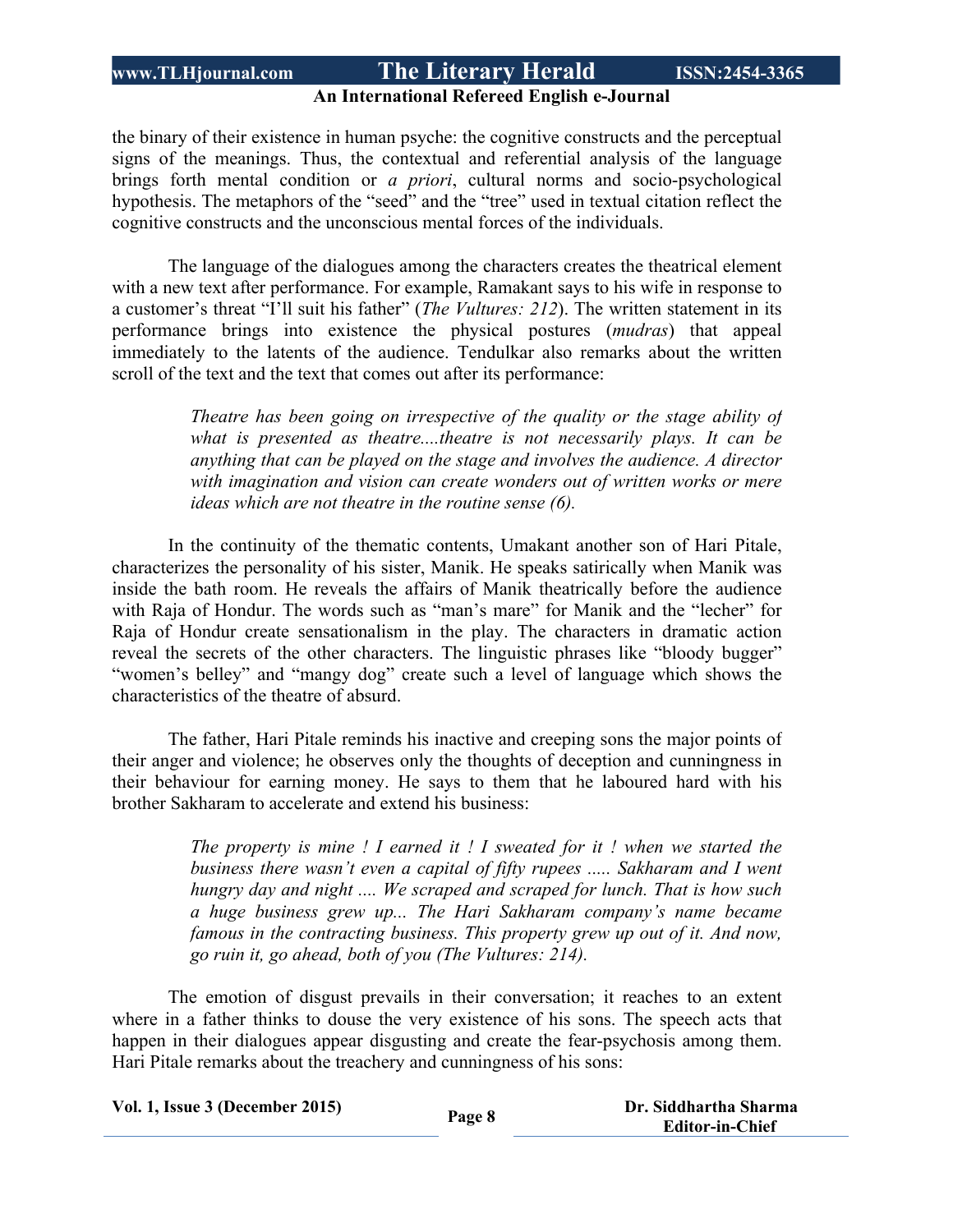#### **An International Refereed English e-Journal**

*You are after my life ! you're talking of my funeral. But remember this. I'll see you dead first ! I'll see your pyres burning, you pimps (The Vultures: 214)*

The dialoguing process and the vocables among brothers and sisters reflect the rugged and harsh language; the coarse speech acts among them create a blow to the middle class sensibility. Manik reminds her brothers in a very harsh language that "you've no shame! Bloody ruffians" (*The Vulture:215*); she regards them "bloody beasts" who will suck her blood - the vulturous sensibility that prevails in the house. Both the brothers talk of seriously about the secret affairs of Manik with Raja of Hondur. They are wicked rather they are the living vultures who plan to exploit the relationship between Manik and Raja of Hondur for the sake of money. Again, they abuse his brother Rajaninath for his no fault; they make the secret of his brother's genetic code public, and thus try to expose the illicit identity of Rajaninath and the illegal relations of their father with an ordinary woman: "A kept woman's bloody son! A bastard" (*The Vultures*: 216); but their father, Hari Pitale favours his bastard. In the continuity of arguments, Ramakant, the elder son calls his father "a bloody arch ghost" and "bloody non-sense". He also laughs at his uncle when he was lying as a corpse after a heavy drink and says that he "used to down the whole bottle" (*The Vultures*: 218); and he accuses his father for cutting his ear and throat and pushing him out of the business. It shows that the play of deception and treachery remained an integral part in the family of Hari Pitale; and this kind of atmosphere becomes an accepted way as cognized culture in the family. This kind of language shows their value system and their cultural norms, because language is not only the media of communication but it also reflects the cultural constructs of the unconscious mental forces. The articulation of various words in the speech acts becomes the store of our memories (both episodic and semantic).

> *whatever be the sounds, accents and forms of language, however these lay hands on the shape of its literature, there is a subtle law of compensation that gives the artist space.... language is itself the collective art of expression, a summary of thousands upon thousands of individual intuitions .... The language is ready, or can be made quickly ready, to define the artist's individuality. If no literary artist appears, it is not essentially because the language is too weak an instrument, it is because the culture of the people is not favourable to the growth of such personality as seeks a truly individual verbal expression (7).*

Language as the source of conceptual structure of the thought process generates the cognitive constructs and cultural attributes in the interior regions of human psyche. Again, the audience see the movement of the scene where in one finds the meeting of Rajaninath and Rama. Rajaninath becomes nostalgic and revives her past which shows the relational values in the family. Rama brings tea to him furtively; and this gives them a particular situation and for particular dialogues. There one sees a natural attraction beteween Rajaninath and Rama when they are talking together. The dramatic action again shiftes and it reflects inside of the house where in Manik and Ramakant are dancing and Umakant is engaged in filling a glass of wine to his father. All drink

**Vol. 1, Issue <sup>3</sup> (December 2015) Page <sup>9</sup>**

 **Dr. Siddhartha Sharma Editor-in-Chief**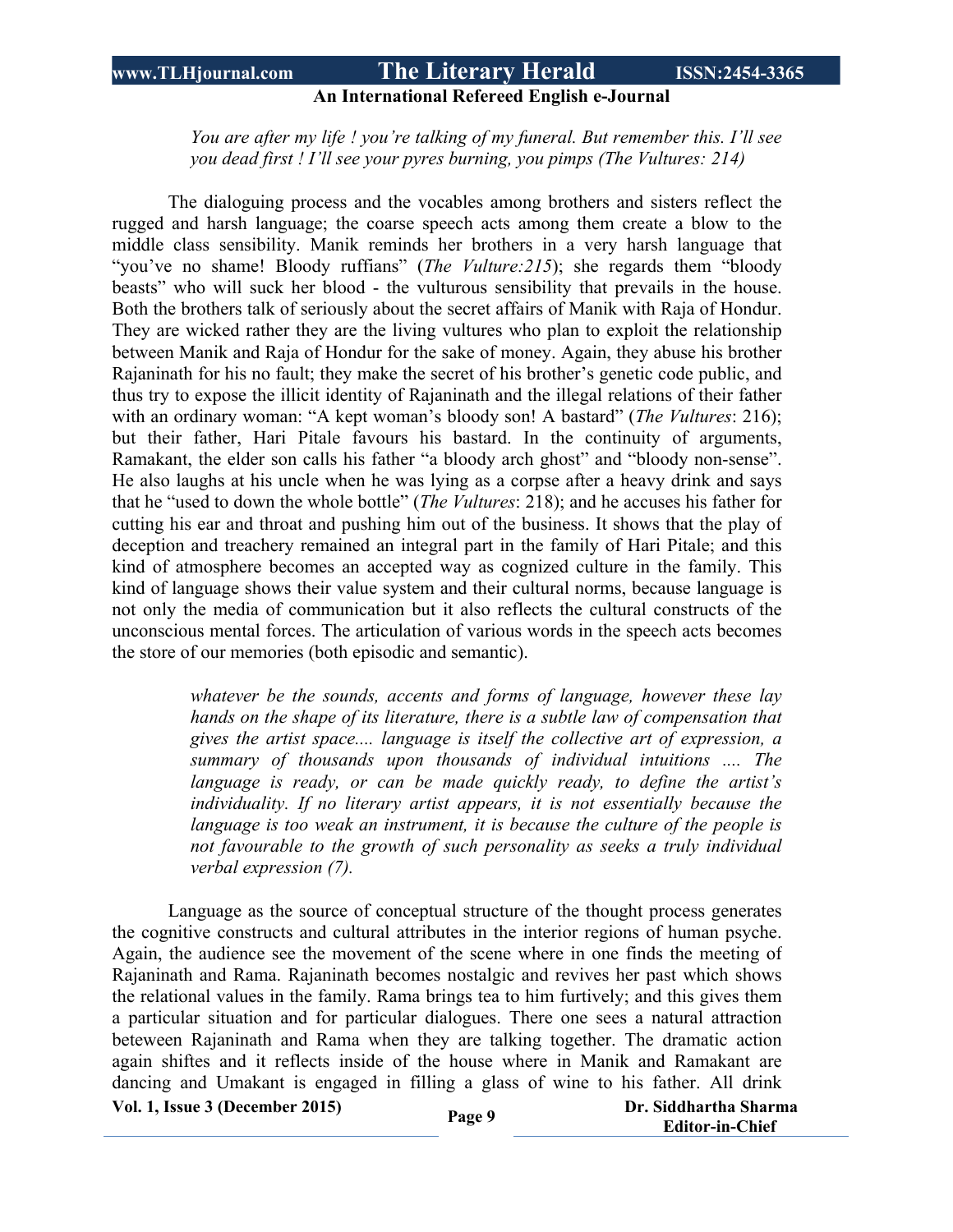#### **An International Refereed English e-Journal**

together and in the drunken position, Ramakant demands from his father the money he has in his bank account. But out of his anger, Hari sees the vulturous attitudes in him and by which Ramakant wishes to eat his flesh before his death. The linguistic phrases used both by son and by father such as "poor rascal pappa" father's "bloody brother", "devils", "a double bastard", "she-devil", " a crafty old swine" and "old bastard" reflect their level of language, cognitive culture and the problems of domestic violence. Amidst these howling and crawling with each other, Ramakant cunningly traces the bank account of his father.

Now, the shift of scene theatrically brings forth a movement from matter to the the vital principle meant for giving life to physical organism. Rama is standing near to *Tulsi-Vrindavan*; and Hari Pitale out of his unbearable strains by the gushing strokes of his son cries Bahu, Bahu; but Rama fails to help him because the door was shut from the inside. Finally, Hari gets rid of his sons and comes out of the house where he hears only the screeching of vultures.

The heterogenity of the parts in the drama coalesced together in order to provide the wholeness of the story and the ideological coherence. There one sees incessantly the problem of anger and violence because Manik quarrels with her brother, Umya. He drags her and abuses her lover. First time, there comes a protest on behalf of Manik for the use of derogatory language: "Don't use foul language" (*The Vulture* : 234) while she herself is accustomed to use such kind of language. Umya grabs her neck and raises so many immoral questions against her conduct. Both the brothers planned to blackmail her lover, Raja of Hondur for the sake of money; and they decided to break her leg so that she might not have any meeting with him. They executed their plan. The scene changes and the situation too. Theatrical movement shows again the meeting of Rama with Rajaninath in his garage. As it has already been analysed that Rama becomes a victim of her husband's unmanliness; she as a grown up lady collects her will power to bring it to the notice of her brother-in -law, Rajaninath.

> *It's not the fault of the doctors, of learned men, of saints and sages! It's not even my fault! This womb's healthy and sound; I swear it! I was born to become a mother. This soil is rich it's hungry. But the seed won't take root. If the seed soaked in poison if it's weak, feeble, lifeless, devoid of virile - then why blame the soil? And if still the soil should cherish that seed- should with god as its witness make efforts - beyond life itself - to guard that seed to nourish it ... And then, if that seed should constantly shrivel, should decay? .. Not once, not twice, but many, many times, the same, the same thing. That the soil should be on fire with thrist and should have to endure a fast without water. (The Vultures: 241-42).*

The soil and the thirst link Rama with the myth of the earth and the sky - two elements of nature which are complimentary to each other. In Hindu *Dharma Sastra*, Gods have both power and authority. Man as a human entity has authority over human woman. On the other, woman has more power than man, because Sankhya philosophy

**Vol. 1, Issue <sup>3</sup> (December 2015) Page <sup>10</sup> Dr. Siddhartha Sharma**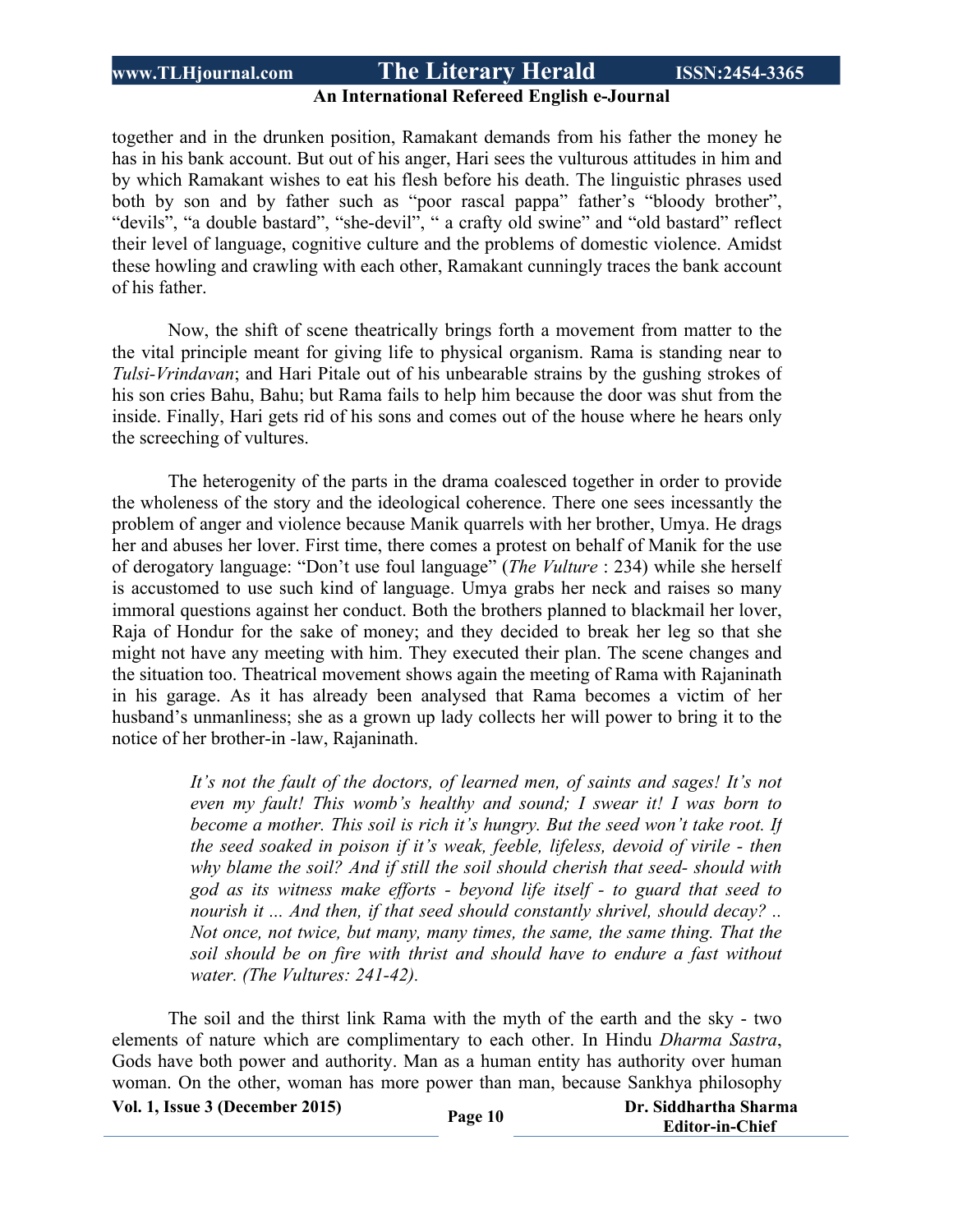#### **An International Refereed English e-Journal**

distinguishes between man and woman. Man as *Purusa* (inactive authority) and *Prakriti* as woman (active power) complete each other and create the new shape. According to Hindu scriptures.

> *Authority is the social force (male) needed to tame, control and channel pure power (female); to say that he has authority and that she has power is to say that he directs and shapes the life force that comes from her. This is yet another reformation of the relationship between Purusa and Prakriti. On another plane, the subordination of power to authority has been seen as the very basis of the Indian social system. (8)*

She comes near to Rajaninath in the garage; and he understands the inner pangs of her barrenness. Rama longs to fulfil her womanhood. In the textual citation, she longs for the seed that is virile, that is creative and that holds the essence if life force in it. As she compares her body with the fertilized soil, she reminds the audience about the Vedic metaphor of the earth which always remains in quest of the water - water that symbolizes the seed and the productive essence to the earth. Rajaninath, when he analyses in context of Rama, "each womb-bearing woman's right by birth", is repeated even in the speech of Rama when she is in the company of Rajaninath, "I was born to become a mother". In the *Rgveda,* the *Retas* is synonymous for seman; and its primary meaning indicates the out pouring of semen and the flowing of semen. In this sense, it carries the connotation of a process instead of a substance, though it is feebly applied to many substances including embryo engendered by the seed. O'Flaherty brings the fact into focus that is related to the Vedic concept of seed and semen:

> *Gods are invoked to impel the seed of a man to produce a human birth (Rgveda: 10:184) but semen (retas) has secondary metaphorical use as applied to the fructifying rain from heaven, the "seed of the cloud"*(*Rgveda: 4:1). So, too, vrsti (rain) and vrsani (a powerful, virile or lustful man, or a bull) are both derived from vrs (to rain or to pourforth). Seed links heaven and earth; man is engendered by divine seed (Rgvedi:86:28). The flames of Agni are kindled by the seeds of heaven, and the Soma oblation into fire is regarded as a seed (9).*

Again, this might be the analysis of Dr. Shreeram Lagoo for accounting the embrace of Rama and Rajaninath as the embrace of Prakriti and Purusa Rajaninath awakens his cognitive force and feels the torments of Rama's "empty womb"; he in relation to Rama's inner pangs regards himself "a worthless rhymester" (*The Vultures*: 243). He like a genetic scientist acknowledges the unmanliness of Ramakant's semen ("The seed's diseased" Idem) which has lost the virtue of creativity. He feels that a curse has surrounded her; and he with the altruistic sensibility turns towards Rama and holds her body in his arms for the specific motif: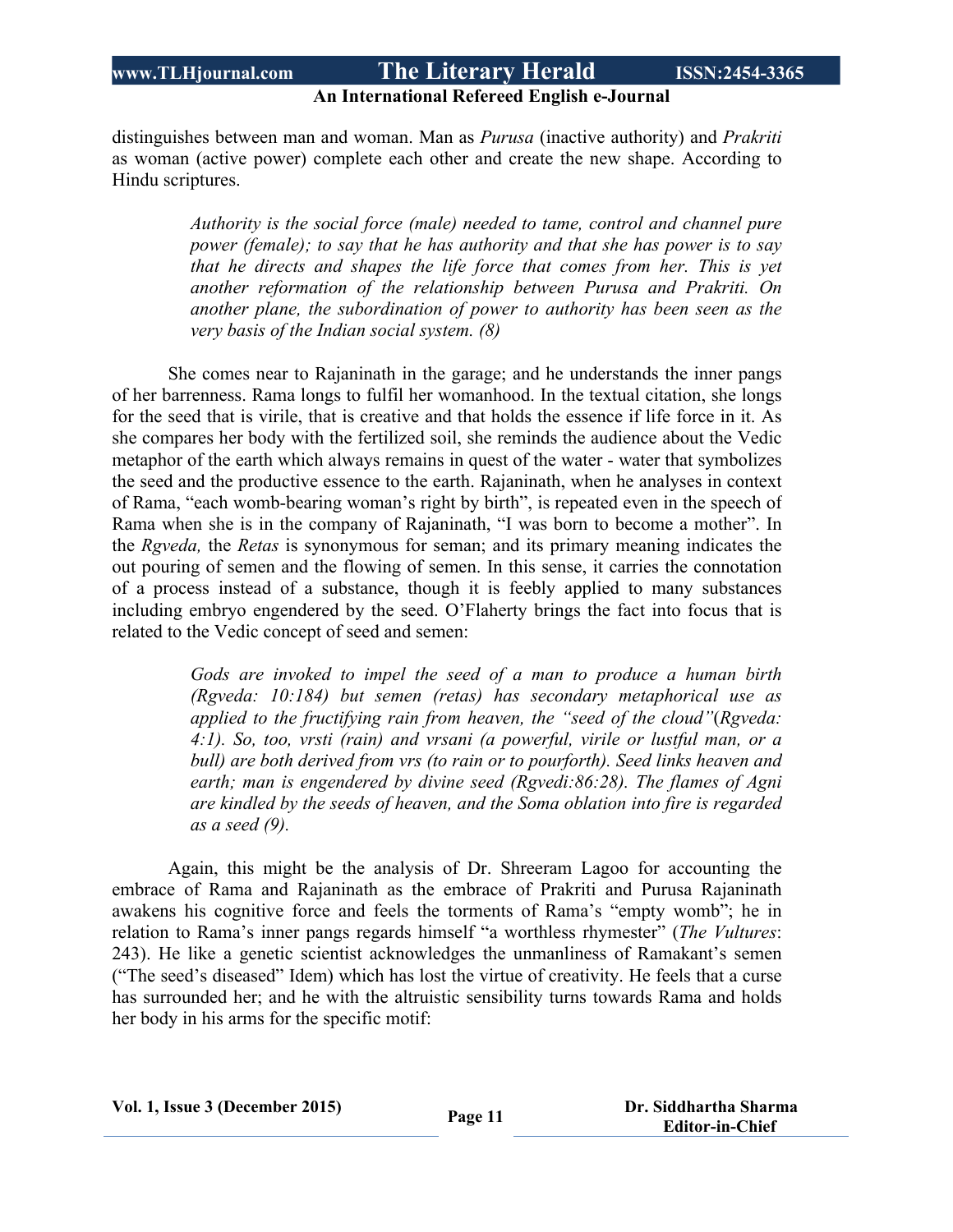#### **An International Refereed English e-Journal**

*I can be used for that why should I say 'no'? Why? Virtue and vice are for other people! For us on whom this terrible curse has fallen, there is nothing but this curse. And a burning body. A burning body (The Vulture: 243)*

With these ideological motifs he embraces Rama fiercely; and she also puts her arms around him passionately and they unite for sharing the life force of each other.

Theatrically the scene changes and the audience associate themselves with the gestures and the dramatic postures of the actors. The shift of the scene carries the audience to the haunted house where in one finds the erosive deeds of the vultures. Both the brothers call their sister as a "bitch" who has illicit relations with Raja of Hondur. These are the realistic norms and the psychogenic traits that make the dramatist rise dramatically in his imagination in order to analyse in some details the perversion in society. The language they used in their connotations reflects their mental aberrations. Raja as "bastard" "a pig" "bloody swine" and their father as, "a swine", "a double swine" and their sister as "bitch" and "bloody whore" show the causative effects. (The *Vultures*: 245-46). They also inform the audience about the death of Raja because of his cardiac failure and in the continuity of the theatrical motifs, they raise a question "Is little Manik dead or alive?"(248). This creates a situational reality by which the corrosive acts of the vultures are implemented; the real vultures eat the flesh of dead animals, but these vultures as human beings eat the flesh of living human beings. Both the brothers discover the fact that their sister, Manik, is pregnant; and they plan to abort it when they came to know about the death of Raja. Here is a vulturous sketch of Manik's brothers by the dramatist himself:

> *Then there is a rapping on door - kicks and blows on it. Manik, open the door!... All this rises to a crescendo. then, in a moment, a horrific scream from Manik. In other moment, Manik screaming, terrifying comes half-crawling down the stairs. Her white sari is soiled with blood. Pressing one hand to her abdomen writhing in pain.... she exists through the front door.... At the other end of the passage way, stands Pappa, laughing. (The Vultures 248)*

The vultures have done their work with utter devilishness, though she always remained with these vultures in the haunted house. She was carrying and the hitting on her umbilical cord disturbs the foetus inside her placenta, and finally there happens its abortion cruelly. Rama also suspects the vulturous deeds and the treacherous acts of these vultures in the house ("This house is devouring me" 249). And in the meantime Ramakant comes to know about the fact that his wife, Rama, is pregnant; because Rama informs him about it. He advises her to be very cautious about the protection of her pregnancy; he also discusses with many other questions related to his business. The dramatist also presents this house as an organic entity. Rama as an obedient wife advises her husband to relinquish his haunted house and to withdraw from the complicated nature of his business:

**Vol. 1, Issue <sup>3</sup> (December 2015) Page <sup>12</sup> Dr. Siddhartha Sharma**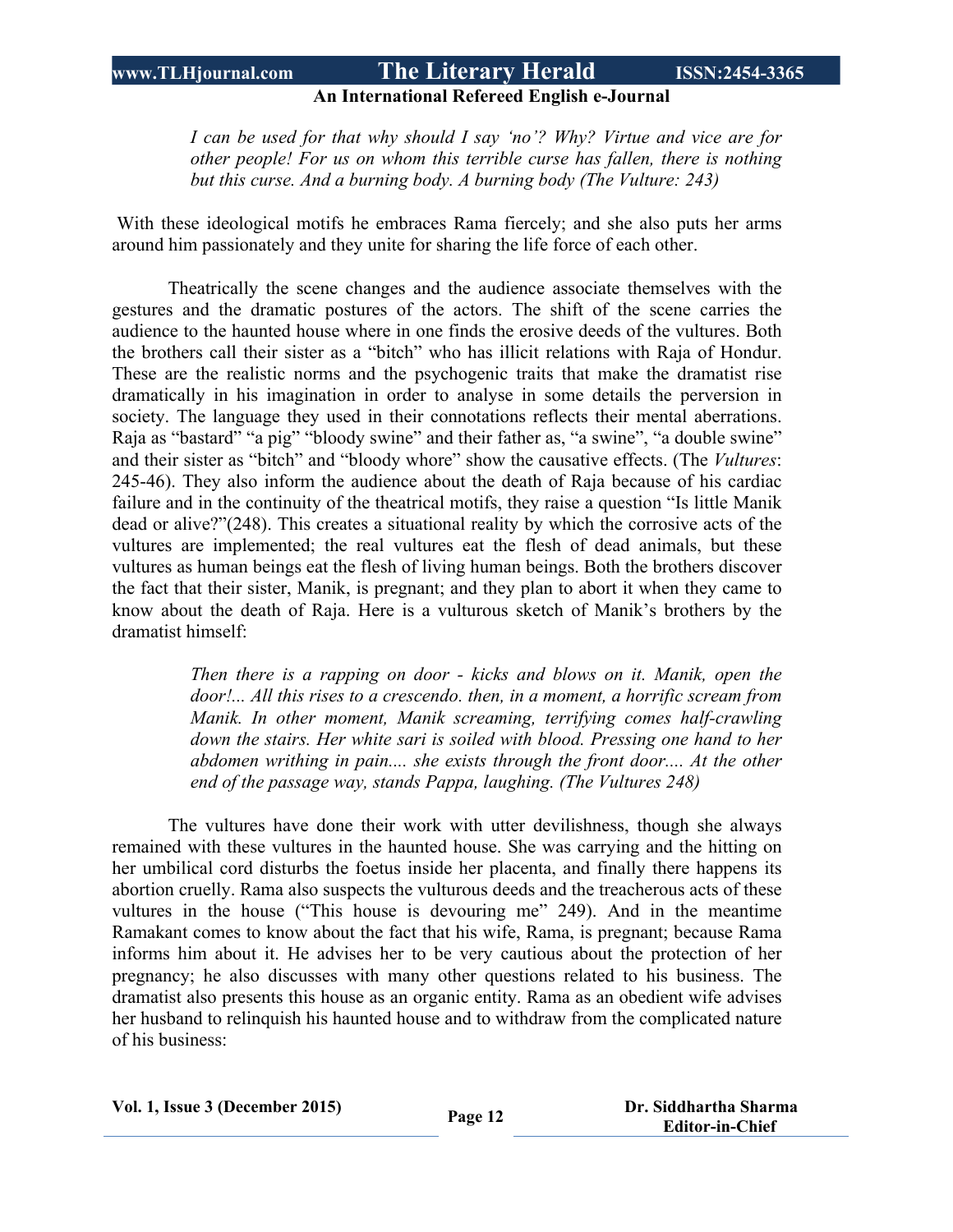#### **An International Refereed English e-Journal**

*Take a job somewhere! Whatever you can get. Never mind it. It doesn't pay well. We'll live in poverty, if we have to ...you, me, our baby. Let's get out of this overpowering house...No one, no one at all can live happily here... Listen for once? I won't ever tell you to do anything again...I'll stay just as I have till this day. Mouth shut, head bent (The Vultures*: 251)

Her advice with politeness presents two major aspects of her life: that she led a life of suppression and oppression; and that she desires to write a new grammer with the help of subject and object for her peaceful existence in future. She desires to come out with Ramakant from the terror and violence of the house; and she like a primate assumes to write a new scroll of culture in which the new tastes and ideologies will exist in contrast to the group she has faced in her family. Her husband like a true patriarchate ignores her advice ("No need for a woman to teach me sense" Idem) Again, the scene comes to change and the audience see the quarrelling and violence of the two brother, Ramya and Umya. Umakant asks his elder brother about the jewels of his mother; and finally Umakant accused of his brother to usurp all the jewellery and he has also withdrawn all the money of his father from the bank. But Ramakant negates all the claims of Umakant, because he desires to collect money for the sake of his wife and the child to be born. Both began to fight; and umakant in an uncontrollable rage grabs his brother's neck and says in anger about the illicit foetus that remains in the womb of Rama ("And how d' you know this brat's yours" 255) Ramakant is surprised to hear the rougish and fraudulent connotations related to the genetics of Rams's foetus. Umakant says that the foetus in her womb is of that bastard Rajaninath; for his wife used to go to him on sly; and she got pregnant by him. Ramakant takes this trick of his brother as a revengeful act against him. However, the sudden revelation of the foetus gives the pain to Ramakant's mind and thus an insect of suspicion brews his mind. Another scene that brings theatrical movement is the meeting of Rajaninath and his father, Hari Pitale. Rajaninath asks the purpose of his father's arrival to his garage. Hari knows where bread should be buttered. He says to him that he always remained a good and polite son in comparison of those pimps who are in the house. The play thus moves from the spirit-tomatter ideologies when Hari accuses of his sons for their inactivities in the matter of financial issues. He too reminds Rajaninath about the gentle nature of his mother: "Your poor mother... she too was a saint. She died for too soon. The poor soul. She didn't even see your face." (*The Vultures*:259)

He tries to tempt Rajaninath in creating a selfish and excessive desire in him for more of money than the share of his two sons, but he denies to accept any claim from his property and he suggests his father not to come again to his garage. He says to him, "I know what that I should do or shouldn't do" (260). One sees the two eventualities in this scene: the one that brings forth the renunciation and sacrifice of Rajaninath in holding the property of his father; and the other the tricky and the violent abortion of the foetus of Rama. Manik takes the revenge of her foetus being aborted by her brothers. Thus, in a terrible and hysterical joy, she revenges against her own abortion. She cries loudly; "I've done it... I've done as I planned" (260)

|  |  | Vol. 1, Issue 3 (December 2015) |  |
|--|--|---------------------------------|--|
|--|--|---------------------------------|--|

**Vol. 1, Issue <sup>3</sup> (December 2015) Page <sup>13</sup> Dr. Siddhartha Sharma Editor-in-Chief**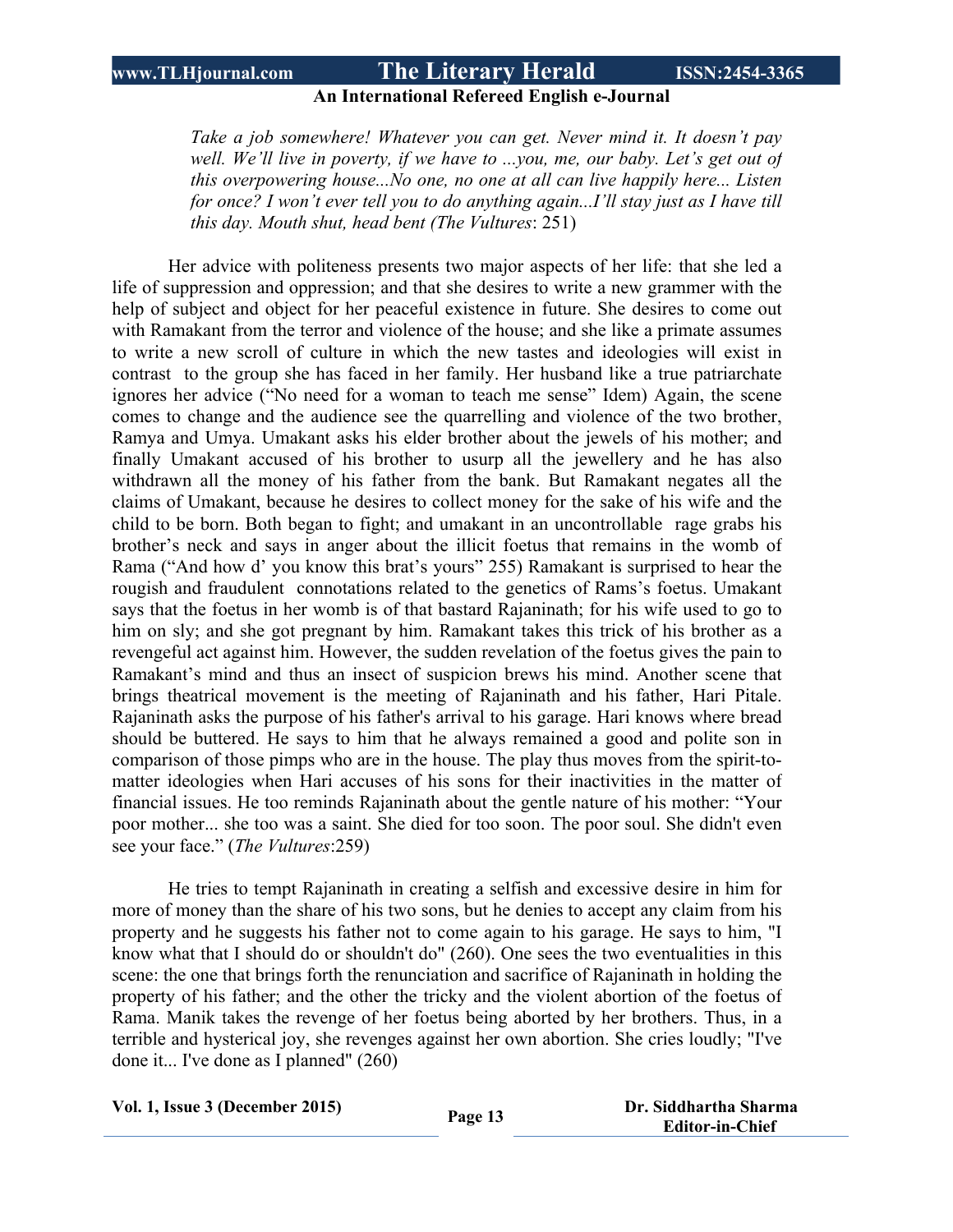### **An International Refereed English e-Journal**

The last scene becomes terrific and violent because Raimya hears blows after blows on the front door. After a short while the noise of the blows ceases and only the sound of pouring rains persistes; and at a distance a rain drenched dog howls piercingly. The folkmotifs are also to be seen when Ramya tells his brother the superstitious view about this haunted house. He like his brother acknowledges the fact for controlling the effect of the ghost that remained his associate. The final negation of Ramakant to disown his all relations makes him a ghost-like-entity in the house. He appears only a bloodsucking vulture who lives only for the sake of material pursuits:

> *Ramakant's no fool....to hell with everybody........bloody hell. The neither regions. Air of Hades. Father, brother, sister, wife, kiddie - no, he's not mine. He's my step brother's kiddie. Not mine! His! That son of a whore's bloody brat. Bloody traitor! Bloody bugger! Son of a bloody kept woman (The Vultures:263)*

Finally in his violent and depressive connotations, he semingly appears "a wounded beast" and a vulture in the body of human being who eats the flesh of living beings; he repudiates any identification with his son, regarding him the creation of his step brother's semen in the foetus. Here, one finds a diabolic system related to the destruction of the vultures. The one remains in Hades and in the neither region where in one only finds the existence of the single motif of life - the motif of fear psychosis. The narrative of the drama remains with an objective being who, from the beginning to the end of the play, reveals the two major aspects of life: the materiality of the worldly objects even at the cost of blood relations; and the theatrical movement from matter-tospirit. The dramatist reveals in the theatrical manner the rotten and decayed values and the de-meaning of human emotions. The play thus becomes a living example for the emotion of *Jugupsa* (disgust), though one hardly finds its realization at the end of it.

### **Works Cited**

- 1. Dr. Shreeram Lagoo, quoted in Shanta Gokhale, *Playwright At the Centre: Marathi Drama from 1843 to the Present.* Calcutta; Seagull Books, 2000, p.196.
- 2. Ibid, p. 32.
- 3. Shanta Gokhale, *The Playwright At the Centre: Marathi Drama From 1843 to the Present,* op.cit., p.194.
- 4. Vijay Tendulkar, *The Vultures*, *Five Plays,* Delhi: Oxford University Press, 2010, p.202, Hereafter the textual citations will be inside the text of the paper and will be named as *Vultures* with their pages number.
- 5. Sudhir Kakar and Gunter Blamberger (eds) *On Creativity,* London: Penguin Books, 2015. p.13.
- 6. Vijay Tendulkar, "Writing and Producing Plays". H.S. Shivaprakash (ed) *Theatre Business and Mangement of Men: Indian Theatre in 2000,* New Delhi, Sahitya Akademi, 2011, pp. 14-15.
- 7. Edward Sapir, *Language: An Introduction to the Study of Speech.* London: Rupert Hart Davis, 1970, pp. 230-31.

**Vol. 1, Issue <sup>3</sup> (December 2015) Page <sup>14</sup> Dr. Siddhartha Sharma**

 **Editor-in-Chief**